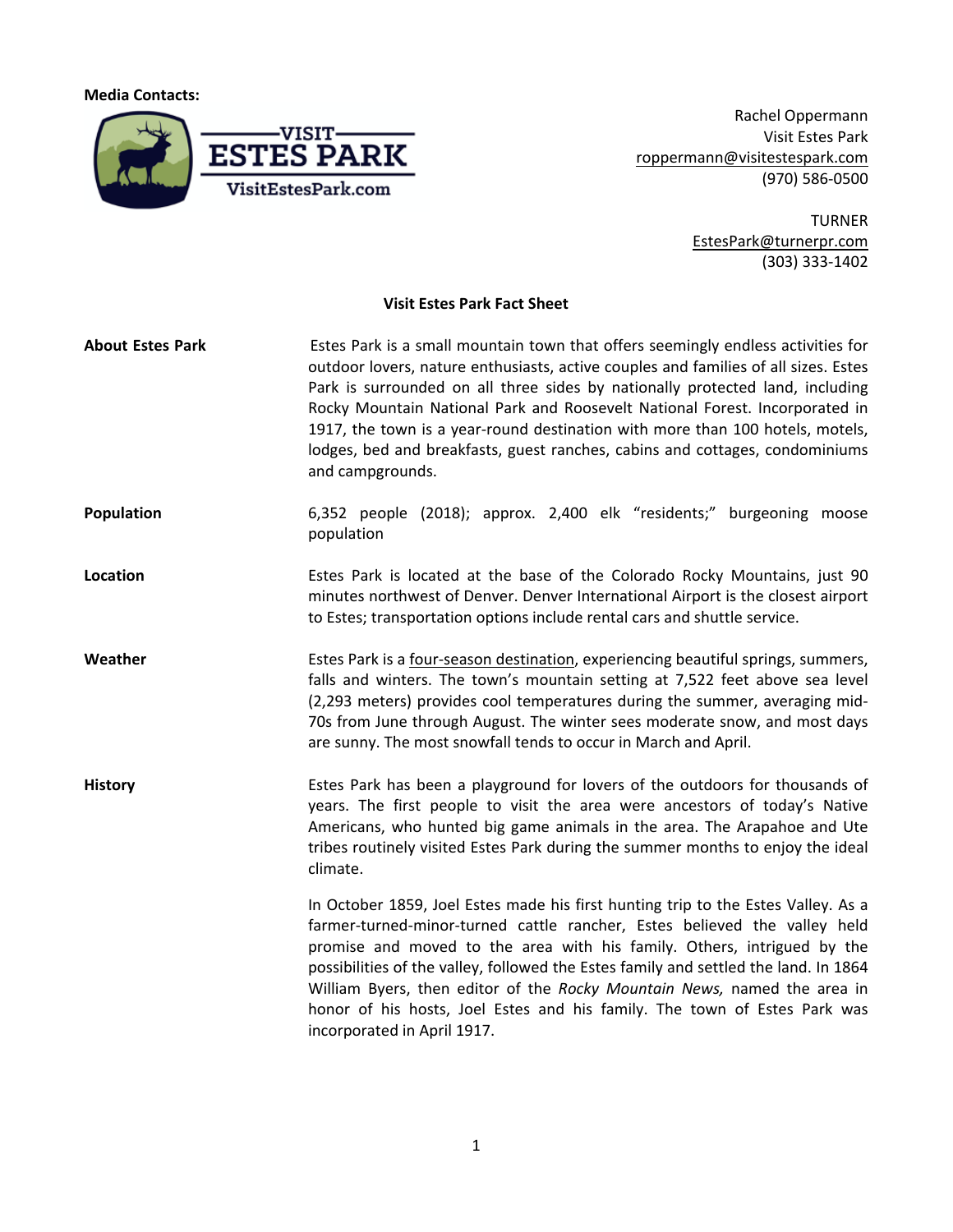**Superlatives** Estes Park has some of the best of the best in the world including:

- **Trail Ridge Road** Highest continuously paved road in the U.S., peaking at 12,183 feet (3,713 meters).
- **YMCA of the Rockies Estes Park** World's largest YMCA facility
- **Rocky Mountain National Park** Nation's third most visited national park
- **Baldpate Key Museum** World's largest collection of keys
- **Elk Population**  One of the highest concentrations of elk in the U.S.
- **Longs Peak Scottish-Irish Highland Festival The largest cultural festival of** its kind west of the Mississippi River.
- **Historic Park Theatre**  Oldest single house motion picture theatre in the United States that was originally built as a movie theatre and is still operating today.

**Top Activities** There are a myriad of activities to enjoy year-round in Estes Park including:

#### **Active Pursuits:**

- o Hiking, Rock Climbing & Ice Climbing
- o Snowshoeing
- o Cross-country & Backcountry Skiing
- o Cycling & Mountain Biking
- o High Altitude Training & Trail Running
- o Cliff Camping
- o Climbing the Via Ferrata
- **Water Adventures:** 
	- o Fishing & Fly Fishing
	- o Boating & Kayaking
	- o Standup Paddleboarding
- **Nature Excursions:**
	- o Photography Safaris & Nature Classes
	- o Birding, Wildlife Viewing
	- o Horseback Riding
	- o Stargazing Classes
- **Scenic Drives**:
	- o Trail Ridge Road
	- o Peak to Peak Scenic Byway
	- o Fall River Road
	- o Off-roading & Jeep Tours
- **Leisure Activities:** 
	- o Golfing Estes Park boasts two regulation golf courses, as well as multiple miniature courses for family fun
	- o Shopping More than 300 boutique shops

## **Key Attractions**

● **The Stanley Hotel:** Listed on the National Register of Historic Places, the 110-year-old Stanley Hotel is famous for its iconic architecture and spectacular setting overlooking Rocky Mountain National Park. Guests have a choice of lodging: the historic hotel, adjacent boutique lodge or nearby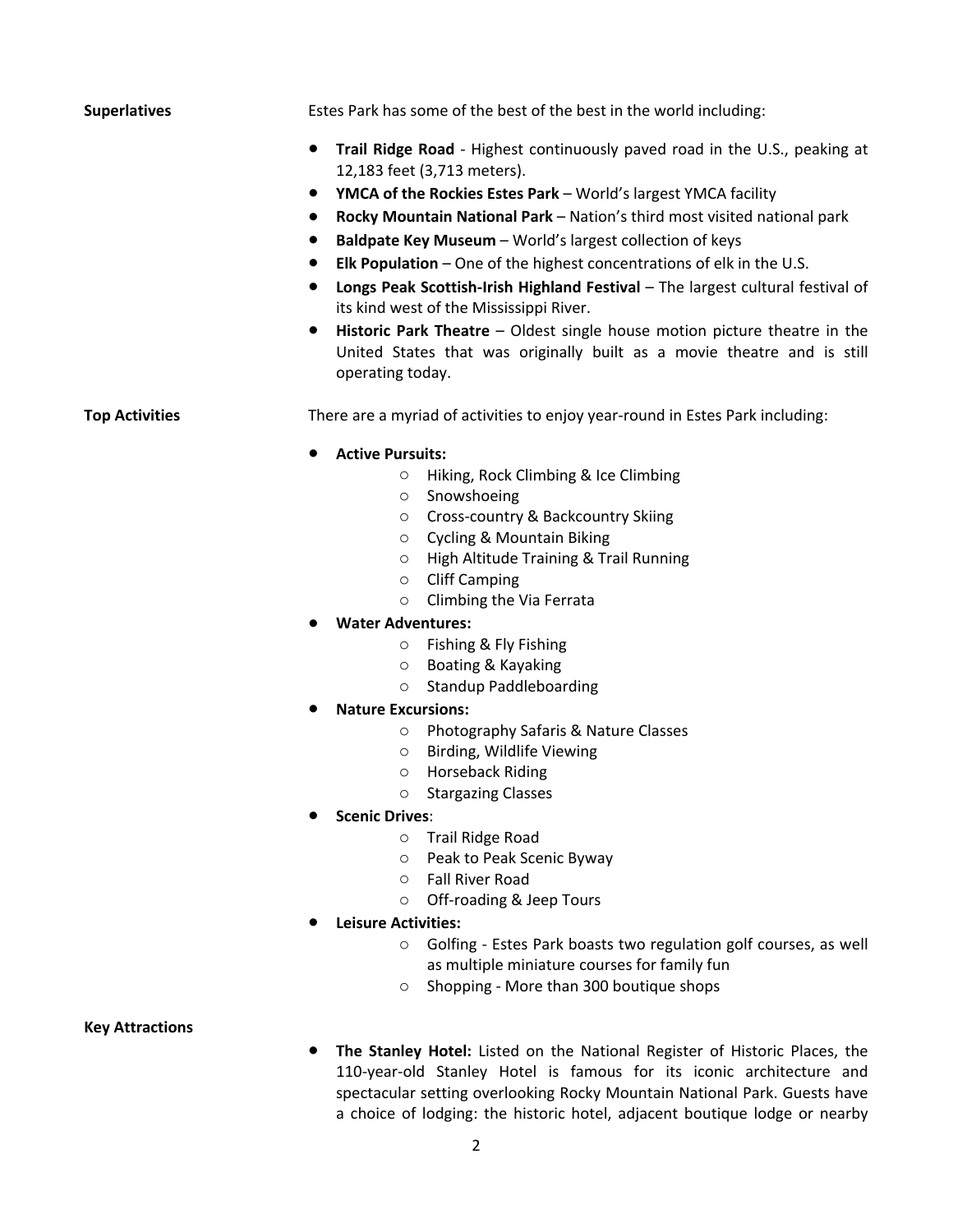luxurious Aspire Residences, and the opportunity to take guided excursions into Rocky Mountain National Park. Historic and Night Spirit Tours run daily and world-class entertainers, musicians, comedians and inspirational speakers perform on site regularly through the Stanley Live Concert Series.

- **MacGregor Ranch:** The MacGregor Ranch is the last remaining working cattle ranch in Estes Park. Built in 1873 the MacGregor Ranch is one of few sites operating as both a working ranch and youth education center. It offers a window into the past for guests who can observe horses, ranch hands working the field and cattle grazing the meadow.
- **Baldpate Inn Key Museum**: Named after the mystery novel, "*Seven Keys to Baldpate,"* the Baldpate Inn opened in 1917. In keeping with the story line of the novel, the proprietors gave each guest to the Inn their very own key. The tradition ended during World War I, but loyal guests returned every year with their own keys from exotic locales around the world, thus creating the world's largest key collection, now boasting more than 20,000 keys including those from the Pentagon, Westminster Abby, Mozart's wine cellar, and even Frankenstein's castle.
- **Historic Park Theatre:** Historic Park Theatre, the oldest operating movie theatre west of the Mississippi River, was built in 1913. The theatre has been renovated and still shows films today. It is on the National Register of Historic Places.
- **Estes Park Museum:** The Estes Park Museum was founded by volunteers in 1962. The Museum's purpose is to collect, interpret and preserve local history, as well as to present exhibits, programs and events for the education and benefit of residents and guests of all ages. There is no admission.
- **Historic Fall River Hydroplant**: The hydroplant was built by F.O. Stanley in 1909 to power the Stanley Hotel, and was the source for power in the Town of Estes Park. The plant now serves as an interpretive center open to the public and features the original equipment installed by Stanley.
- **Estes Park Memorial Observatory**: Opened in 2009, the observatory has a 16-foot dome which allows guests to enjoy Estes Park's clear, star filled skies and star gaze through a 12-inch computer controlled telescope.
- **Open Air Adventure Park**: This family owned and operated aerial adventure park is a course fit for thrill seekers ages five and up. The 90-minute adventure consists of 32 different elements at 10 and 21 feet above ground.
- **Aerial Tramway**: One of the few European-style cable cars operating in the U.S., the aerial tramway provides riders with a bird's-eye view of Estes Park from the end of May through early September.
- Lake Estes Marina: Open from May through early October, the marina offers rentals from kayaks to pontoon boats to paddleboards, as well as pedal cart and cruise bike rentals to enjoy on a ride along the Lake Estes Trail.
- Kent Mountain Adventure Center's Via Ferrata: New in 2019, visitors can experience Kent Mountain Adventure Center's Via Ferrata ("Iron Path"). Both experienced and non-experienced climbers can enjoy the challenge of scaling a 600-foot cliff while being safely secured to anchored steel cables, and with the help of natural rock features, ladders and steel steps.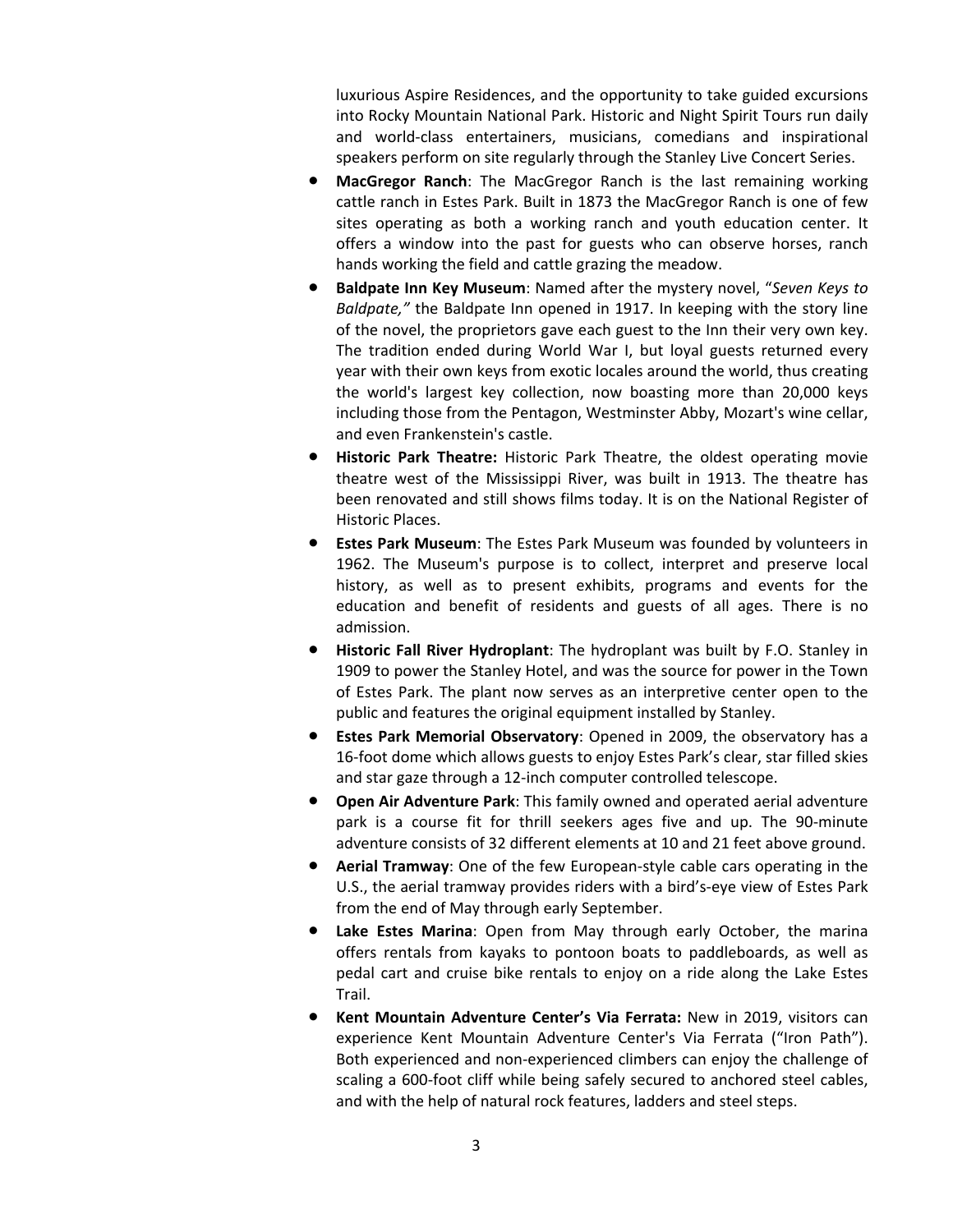#### **Key Natural Features**

- **Rocky Mountain National Park**: Encompassing 415 (668 Kilometers) square miles with more than 350 miles (563 kilometers) of hiking trails, Rocky Mountain National Park boasts 114 peaks over 10,000 feet high (3,048 meters), 700 species of wildflowers and 150 named lakes. Wildlife viewers will see elk, mule deer, moose, bighorn sheep, eagles, hawks and other small animals in the park.
- **Roosevelt National Forest**: A variety of recreational activities are available here including camping, picnicking, scenic drives, wildlife viewing, hiking, mountain biking, rock climbing, rafting, four-wheel driving, dirt biking, skiing, snowshoeing, fishing, hunting and horseback riding.
- **Bear Lake:** At 9,475 feet (2,888 meters), Bear Lake is the most easily accessed alpine lake in Rocky Mountain National Park. Its .65 mile (1 kilometer) nature trail loop provides close-up views of two of the Park's signature peaks: Hallett and Longs. Hallett Peak is one of the most photographed peaks in all of Rocky Mountain National Park.
- **Longs Peak**: Longs Peak is a particularly distinctive mountain within Rocky Mountain National Park. Towering at more than 14,259 feet (4,346 meters), Longs Peak is the tallest mountain, and only "14er" in the entire park.
- **Old Man Mountain**: Towering above Fall River and to the west of Estes Park, Old Man Mountain and its breathtaking granite peak now appears on America's list of important 'Sacred Sites'. It stands about 655 feet (200 meters) above the surrounding valleys.
- **Hermit Park**: Located in the Estes Valley, Hermit Park encompasses 1,362 acres (551 hectares). It includes hiking trails, camping grounds and spots for special events.
- **Meetings & Weddings** The town's mountain scenery provides the perfect backdrop for all types of special events ranging in attendance from five to 2,500. The Estes Park Events Complex, the Pavilion at the Stanley Hotel, Estes Park Center-YMCA of the Rockies, Della Terra Mountain Chateau and the Estes Park Conference Center at The Ridgeline Hotel are just a few of the many indoor venue options offering over 100,000 square feet of space.

### **Dining Fine dining options**

- Cascades at the Stanley Hotel
- Seasoned an American Bistro
- **Twin Owls Steakhouse**

### **Casual dining options**

- Bird & Jim's
- Claire's on the Park
- Sweet Basilico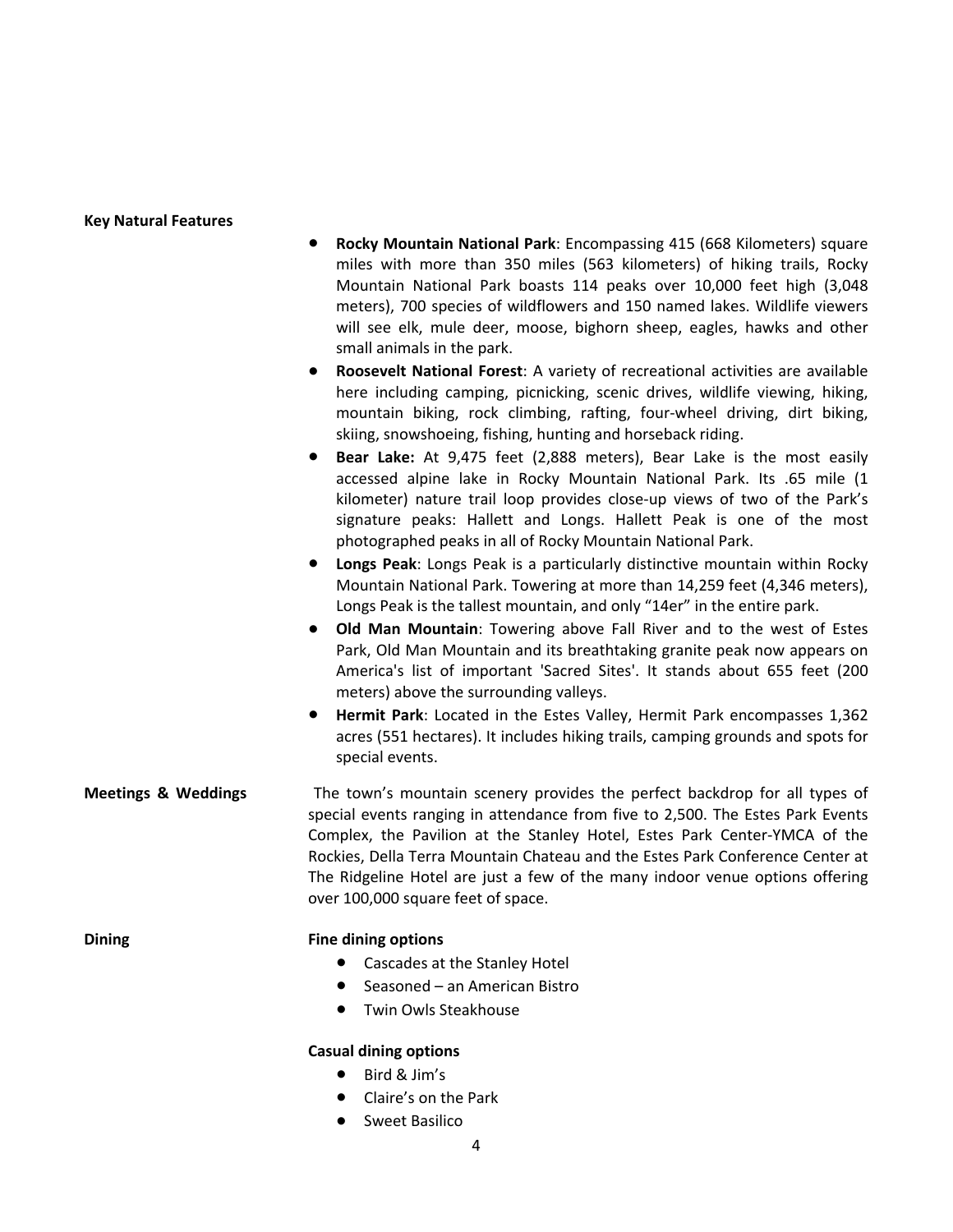- The Other Side
- The Rock Inn Mountain Tavern
- Mama Rose's
- Baldpate Inn (seasonal)

## **Budget-friendly dining options**

- Smokin' Daves BBQ & Taphouse
- Poppy's Pizza & Grill
- Nepal's Cafe
- Claire's on the Park
- **Ed's Cantina**
- **Wild Rose**
- Himalayan Curry & Kebob

# **Craft beer, wine, and spirits**

- Estes Park Brewery
- Lumpy Ridge Brewing Co.
- Rock Cut Brewing Company
- Snowy Peaks Winery
- Elkins Distilling Co.

## **Signature Annual Events**

- **Winter Festival/Trails Day (January)** The Estes Park Winter Festival showcases everything that the snowy town offers in the winter with a wide range of activities including local wine and beer tastings, live music, a chili cook-off, an interactive ice castle and more.
- **Bigfoot Days (April CANCELLED FOR 2020)** The legend of Bigfoot has been known far and wide for decades, with a number of sightings within Rocky Mountain National Park and Estes Park in recent years. Estes Park's Bigfoot Days includes a Bigfoot-themed dinner, 5K race, food trucks, live music, Bigfoot dance off and more.
- **JazzFest (June CANCELLED FOR 2020) –** Held the first weekend in June, JazzFest offers two days of free jazz concerts at the outdoor amphitheater at Performance Park accompanied by a self-guided Art Walk of Estes Park galleries.
- **Wool Market (June CANCELLED FOR 2020) –** Estes Park's Wool Market is one of the largest and longest running all-natural fiber markets in North America focusing on how wool is obtained, prepared, spun and weaved. This event includes sheepherding demonstrations, crafts, and more than 50 booths showcasing homespun wares.
- **Scandinavian Midsummer Festival (June CANCELLED FOR 2020)** Celebrating the summer solstice, the Estes Park Scandinavian Midsummer Festival is a weekend full of European culture and traditions. Festivities include a Viking reenactment, Saab and Volvo auto show, craft and art fair, and dancing.
- **4th of July Weekend Celebration (July)** The idyllic All-American destination, Estes Park sparks alive with one of the most spectacular firework displays in Colorado. Weekend celebrations also include the "Coolest Car Show," live bands, the Independence Day pancake breakfast and tons of activities for kids.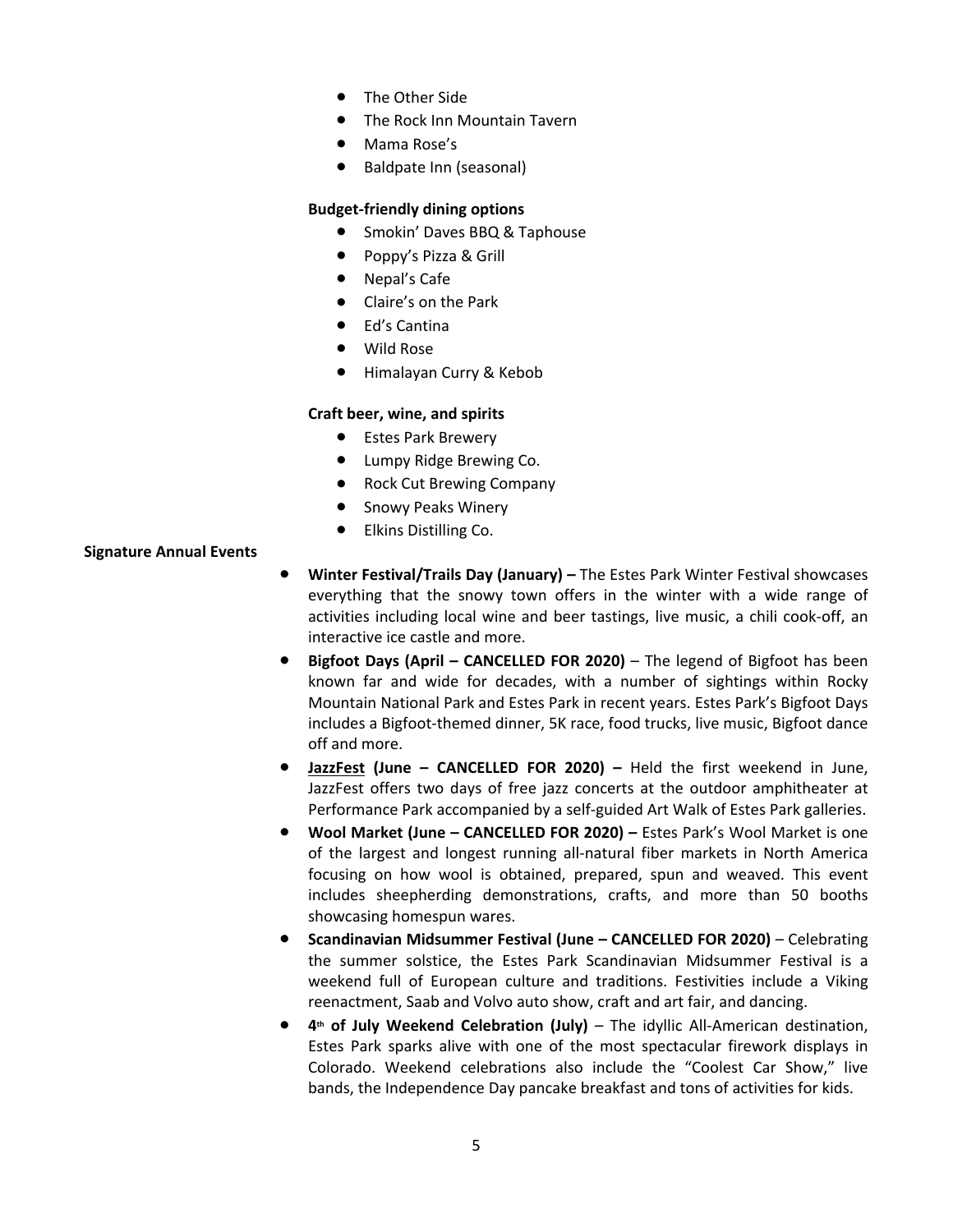- **Rooftop Rodeo (July CANCELLED FOR 2020) –** One of Estes Park's most popular events, the Rooftop Rodeo includes bronco riding, steer wrestling, barrel racing, and bull riding. The event also features western food, libations, and live music – ideal for a western-themed getaway. The rodeo has been voted the "Best Small Rodeo of the Year" five times, and won the PRCA Mountain States Circuit Medium Rodeo of the Year accolade in 2014, along with its Most Improved Rodeo of the Year award in 2015.
- **Longs Peak Scottish-Irish Highland Festival (September)** Held the weekend after Labor Day, the Longs Peak Scottish-Irish Highland Festival celebrates Celtic heritage with a parade, pipe bands, Highland and Irish dance competitions, folk music, International Jousting Championships, nightly concerts and more. This Estes Park festival is the largest in the West.
- **Autumn Gold Festival (September)** Gold aspen leaves, crisp fall air, and the sound of elk bugling combine to create the perfect setting for this festival of bands, brats, and beer. Free family activities and a \$5,000 grand prize raffle drawing are just a few of the event's highlights.
- **Elk Fest (Elktober)** Premiering the first weekend in October, ElkFest is a celebration of all things Wapiti, the nearly 2,400 American elk that call Estes Park and Rocky Mountain National Park their home. Seminars, a bugling contest, elk tours, a Mountain Man encampment, Native American music and dancing, and edible products from elk are all featured.
- **Fall Back Beer Festival (October/November) –** During this festival held each year during daylight saving time, guests can taste more than 100 different beers from breweries across Colorado, attend beer-centric seminars, and watch demonstrations from equipment fabricators.
- **Catch the Glow (November) –** Known for festive holiday décor, Estes Park invites guests to "Catch the Glow" the day after Thanksgiving each year. The day's big event is the Catch the Glow Christmas parade, drawing an estimated 25,000 spectators from around the region to line Elkhorn Avenue, Estes Park's main street, to watch the floats go by and ring in the holiday season!

| <b>Top Accolades</b> |                                                    |
|----------------------|----------------------------------------------------|
|                      | "Best Adventure Vacations to Take in 2019"         |
|                      | Smarter Travel, 2019                               |
|                      | "Best Summer Vacations to Take in 2019"            |
|                      | Oyster.com                                         |
|                      | "Best Mountain Town"                               |
|                      | Sunset.com, 2018                                   |
|                      | "Top-Rated Vacation Destinations in North America" |
|                      | Expedia, 2018                                      |
|                      | "Best Weekend Getaways with Kids"                  |
|                      | Vacationidea.com, 2018                             |
|                      | "Best in Travel 2017"                              |
|                      | Money Magazine, 2017                               |
|                      | "Top 20 Mountain Trips"                            |
|                      | Sunset.com                                         |
|                      | "#1 Family Day Trip"                               |
|                      | Colorado Parent, 2017 Family Favorites Awards      |
|                      | "Destinations on the Rise $-$ U.S."                |